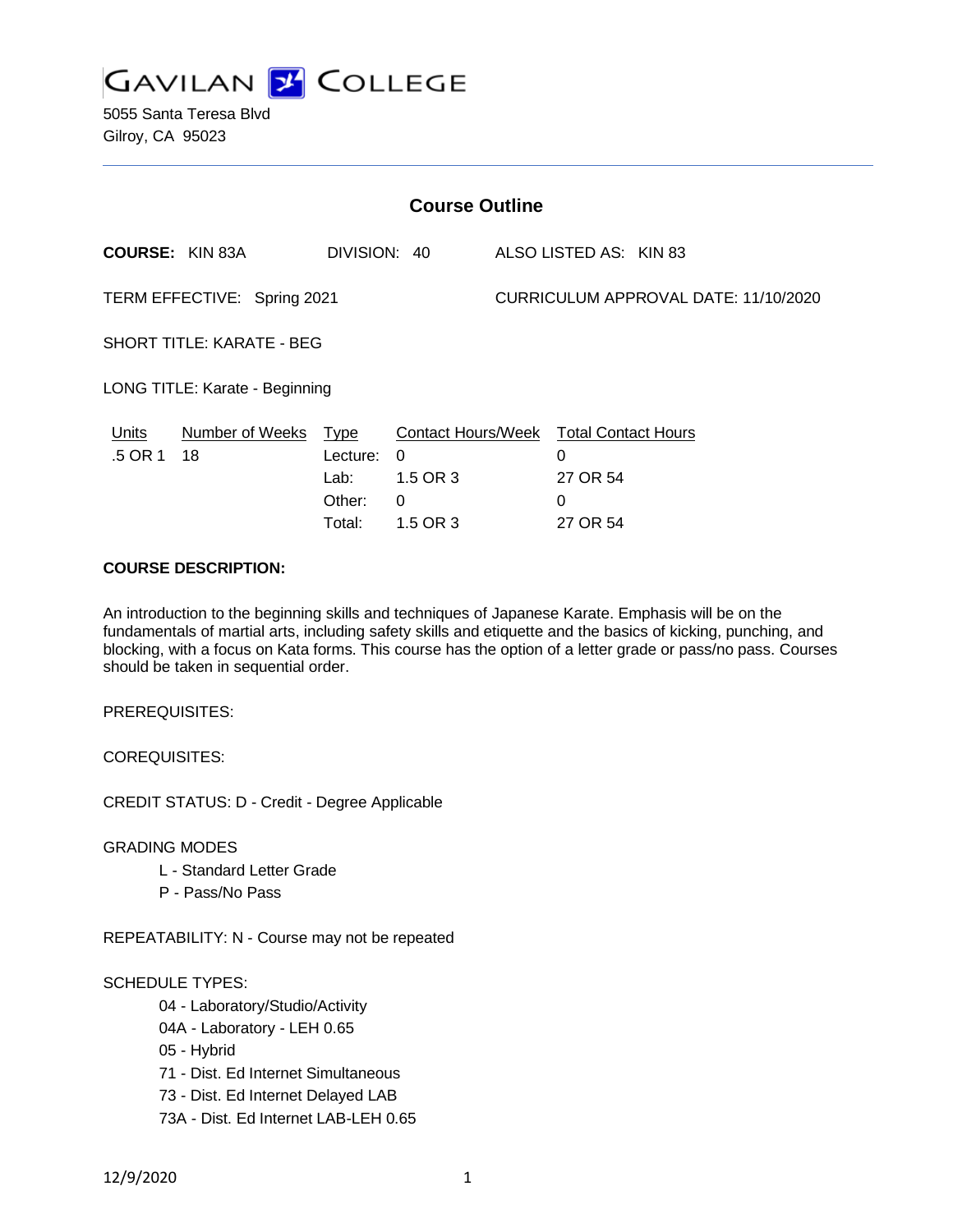## **STUDENT LEARNING OUTCOMES:**

1. Demonstrate the correct techniques for beginning level Karate kicks, punches, and blocks.

Measure of assessment: demonstration

Year assessed, or planned year of assessment: 2019

Semester: Spring

2. Explain and utilize the appropriate safety skills, Karate etiquette, and beginning level Kata forms.

Measure of assessment: demonstration, discussion, quiz

Year assessed, or planned year of assessment: 2019

## **CONTENT, STUDENT PERFORMANCE OBJECTIVES, OUT-OF-CLASS ASSIGNMENTS**

Curriculum Approval Date: 11/10/2020 - **DE MODIFICATION ONLY**

### 9 - 18 Hours

Content: Physical conditioning including balance, flexibility, muscular strength and muscular endurance, and body coordination. Japanese language as it applies to beginning level Karate terminology and commands: including memorization of Japanese terminology for common commands, phrases, and counting. Basic history of Karate. Safety skills and Karate etiquette including bowing and addressing students and instructor. Introduce basic Karate skills: kicks (front, side, back), punches (straight, lunge), and blocks (rising, down, outside, inside, knife).

Student Performance Objectives: Participate in the physical conditioning drills designed to improve balance, flexibility, muscular strength and muscular endurance, and body coordination. Explain and utilize the Japanese terminology used in Karate. Discuss the history of Karate. List several safety skills important to the sport of Karate. Identify the preparation and practice the etiquette of Karate. Demonstrate the following basic Karate skills: kicks, punches, and blocks.

#### 6 - 12 Hours

Content: Continue working on beginning level kicks, punches, and blocks. Breathing techniques including: diaphragm breathing, relaxation, muscle contractions, rolling breathing, and clenched-fist breathing. Body position and body alignment including: center of gravity, weight distribution, posture, and core stability.

Student Performance Objectives: Employ proper breathing techniques. Recognize the importance of body position and body alignment for effective technique and utilize them in class workouts. Participate in class workouts demonstrating the beginning level skills presented.

#### 6 - 12 Hours

Content: Continue working on all beginning level skills and techniques. Aspects of Karate such as: physical techniques, mental discipline, personal self-defense, character development, and spirit. Introduce beginning level Kata forms including: Taikyoku Shodan, proper arrangement/sequence of techniques, body alignment, breathing, rhythm and timing, and spatial awareness.

Student Performance Objectives: Assess various aspects of the art of Karate. Discuss the basic forms of Kata, including Taikyoku Shodan. Participate in class workouts employing the beginning level skills presented.

#### 4.5 - 9 Hours

Content: Physical skills and performance skills tests on beginning level Karate fundamentals and basic Kata forms.

Student Performance Objectives: Demonstrate the fundamental physical skills of beginning level Karate. Analyze and demonstrate the basic forms of Kata.

2 Hours

Final

## **METHODS OF INSTRUCTION:**

demonstration, guided practice, discussion, small groups